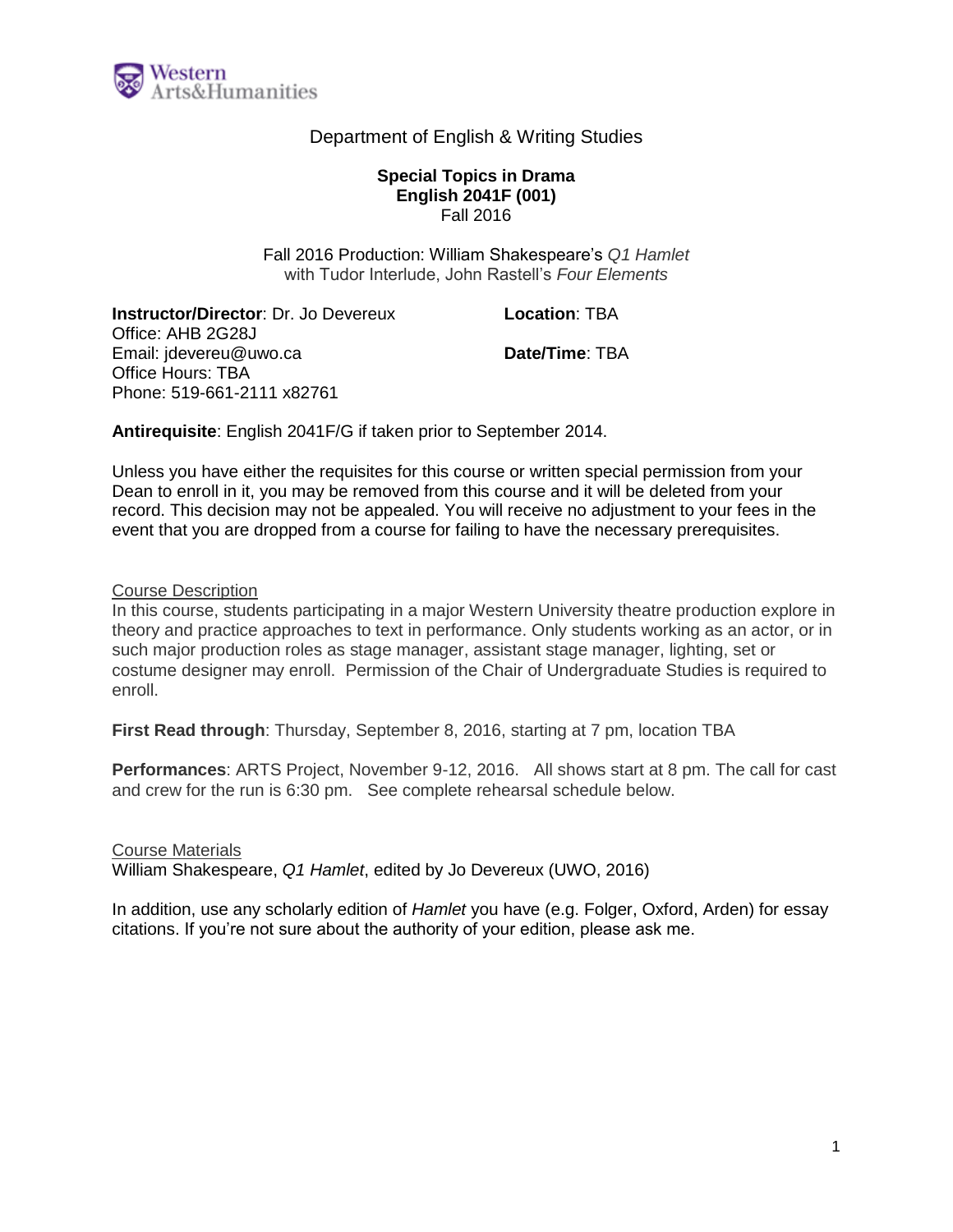| Methods of Evaluation              |     |
|------------------------------------|-----|
| First Essay (500-750 words)        | 10% |
| Second Essay (750-1000 words)      | 10% |
| Third Essay (1250-1500 words)      | 40% |
| Performance Evaluation (See below) | 40% |

## **Essay Due dates, Late policy, Extensions**:

- All overdue essays will receive a penalty of 1% per day late.
- Essays must be handed to me in person or dropped in the English Department Essay Drop-Off Box in the hallway by the front doors to AHB.
- Essays must be typed, double-spaced, and stapled in the upper left hand corner. No binders or protective covers of any kind are necessary. Essays must follow current MLA format and must include a list of Works Cited at the end (see *MLA Handbook* for details).

IT IS ADVISABLE TO RETAIN AT LEAST ONE COPY OF THE ESSAY IN THE EVENT OF LOSS OR DAMAGE TO THE ORIGINAL.

A student must receive a passing grade for both term work and the final examination in order to receive a passing grade for the course. This applies to all courses in all programs offered by the department. Students whose term and final exam grades average 50% or above, even though one of the two is a failure, shall receive a default grade of 48%. Please note: The department of English & Writing Studies does not release final grades. All undergraduate grade reports will be available online from the Office of the Registrar.

Students are fully responsible for looking at and being familiar with the information posted on the department website at http://www.uwo.ca/english/undergraduate/info%20for%20students.html#grade.

# **Essay Topics**:

**Essay 1**: Scene Analysis (500-750 words) 10%: Due Thursday, 13 October 2016 Choose ONE scene from the play, and in a 500-750-word essay analyze the scene in terms of such elements as theme, literary devices, and patterns of imagery, character development, staging techniques, and relationship to the play as a whole.

**Essay 2**: Narrative Essay (750-1000 words) 10%: Due Friday, 18 November 2016 Write an essay of 750-1000 words explaining your role in the production and discussing the ways in which this experience has affected your understanding of the play. Hint: Please note that the final essay (Essay 3) is due just under three weeks later, because of the requirement to submit grades on time to the department. Therefore, it would be advisable to work on both Essay 2 and 3 at the same time: i.e. very early in the term.

**Essay 3**: Short Research Essay (1250-1500 words) 40%: Due Wednesday, 7 December 2016 Choose ONE of the following questions, and write a 1250-1500-word research essay. NB: Narrow the topic down to make it as specific as possible! Use at least two secondary sources to frame your own argument answering this question. Respond to those critics. Don't just copy their ideas, but show how yours differ from theirs. Use MLA format and document meticulously. This is a critical essay, so you need a clear argument/thesis. Be sure to talk to me early about your ideas for this thesis and how to research the question.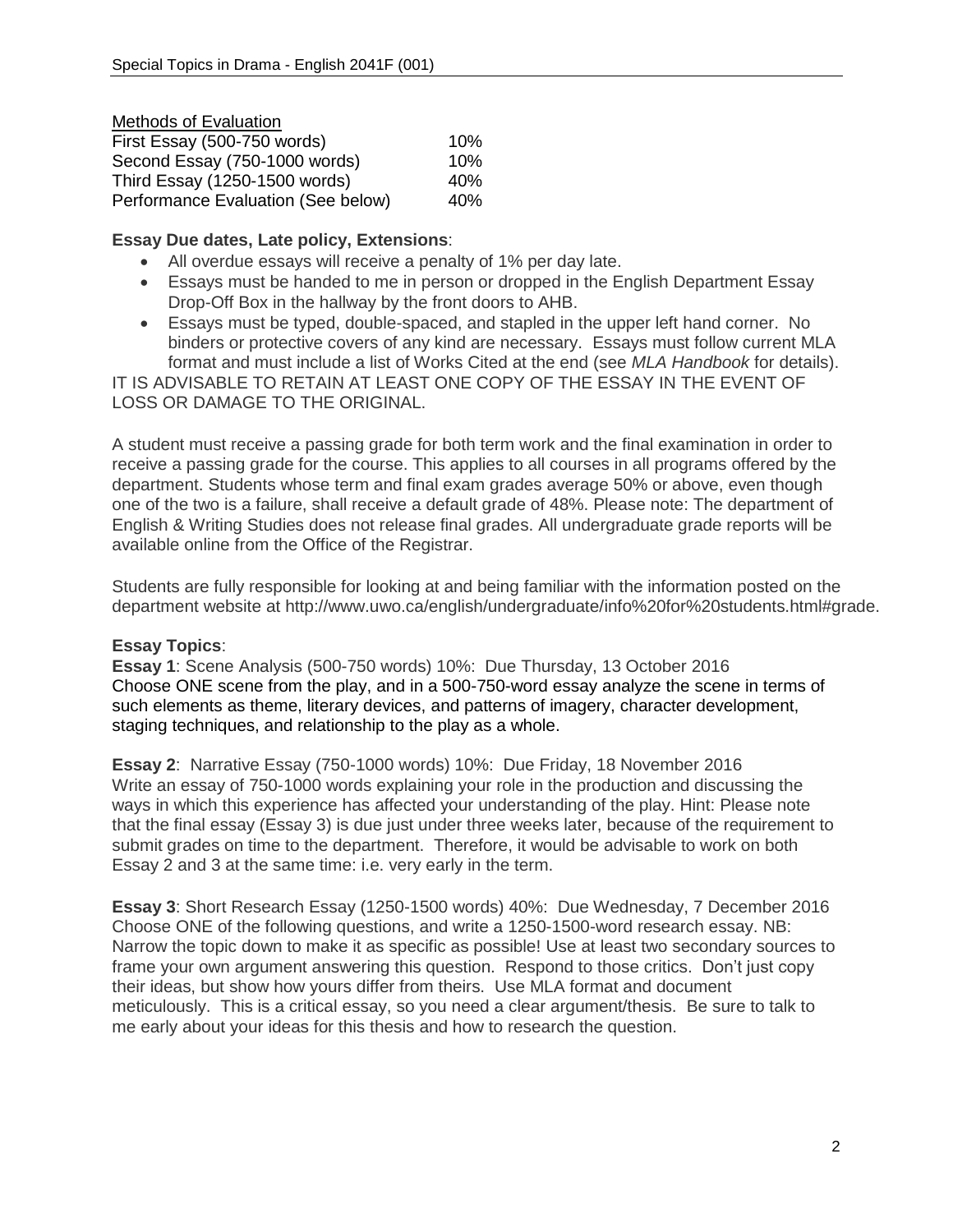- 1. How does the first quarto edition of *Hamlet* differ from the second quarto and folio editions in terms of performance? Why is it valuable to perform this version of the play? What can this version in performance tell us about the longer and more-often performed second quarto, folio, or conflation of the two preferred editions?
- 2. How does performing *Hamlet* on a thrust stage differ from performance in a proscenium arch theatre or on film? What can this type of blocking reveal about how the play might have been performed in the early seventeenth century? How does the audience interaction with play change when the performance is on a thrust stage?
- 3. Why is costuming important in this play? What in the text relates to costume choices and what does the production history of *Hamlet* reveal about the significance of clothing and costuming in this tragedy?
- 4. What is the relationship between *Four Elements* and *Q1 Hamlet*? How do the two performances show aspects of Early Modern theatre? What contrasting and what connecting elements (sorry about that) can you examine in order to demonstrate the importance of understanding allegorical drama and Renaissance tragedy?
- 5. What is the relationship between the music in this production of *Q1 Hamlet* and the texts of both *Hamlet* and *Four Elements*? What can you find out about the history of musical settings and adaptations of *Hamlet* in earlier centuries?

## **Performance Evaluation and Expectations**:

40% (subdivided below)

### *Attendance and Punctuality* (5%)

You must attend all rehearsals, meetings, and performances to which you are called. All members of cast and crew must be on time for each call you are given.

### *Preparation* (10%)

Cast members must research and prepare their roles from the first read-through to final performance. Actors must take careful blocking notes and must observe the off-book deadline punctually. Technical and production staff should also research their work thoroughly and produce set designs and set pieces, properties, costumes, and other necessities in a timely fashion.

### *Focus* (5%)

Attentiveness and effort during rehearsals and performance will be assessed. *Innovation* (5%) Contribution of ideas and initiatives will be noted, in the rehearsal process and through the run.

#### *General Progress and Improvement* (5%)

Your attention to the director's and the stage manager's notes and your effort at improving performance or production work will be assessed.

### *Overall Professionalism* (10%)

Respect towards the entire company, UWO staff, and the physical theatre, properties, and equipment will be noted. Commitment to the production, willingness to assist with production matters, and overall work ethic will be assessed, along with flexibility and problem-solving abilities. Clear communication of concerns and ideas will count.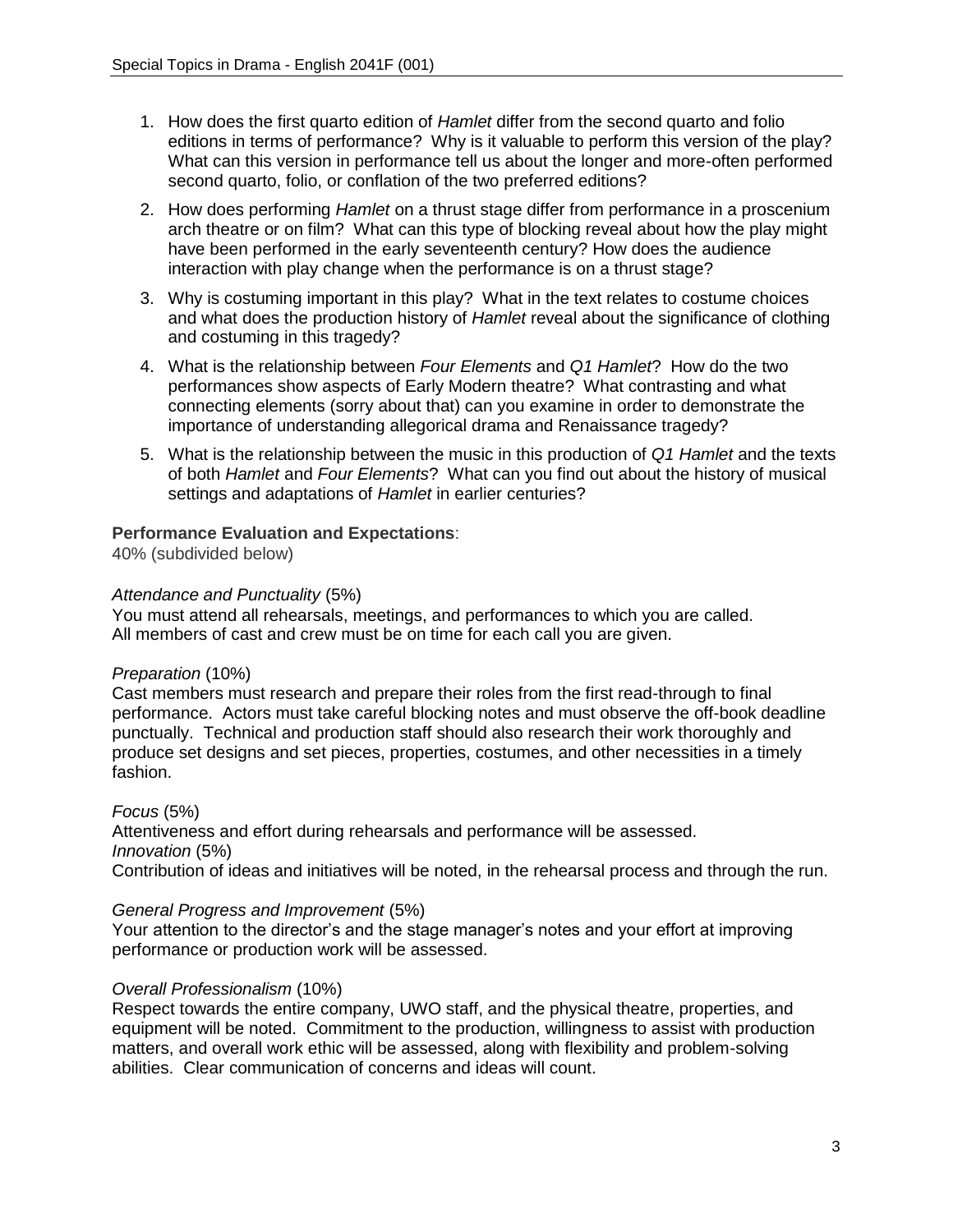### **Duties of Production Crew**:

*Stage Manager*: Attend all auditions, interviews, and rehearsals, as well as each performance. Write blocking notes, props notes, and technical cues into prompt script. Supervise two ASMs (see below). Give the calls to all cast members and needed production staff for rehearsals and run of show. Call the cues during the run of the show. Take charge of dressing rooms, green room, and stage during rehearsals and run. Head up technical crew during rehearsals and run.

*Assistant Stage Managers* (ASMs—two): Work with Stage Manager on keeping blocking and technical notes, and on calling cast members for rehearsals and run. Head up the running crew for the run of the show. Assist with properties, costumes, costume changes, and other cues.

*Production Manager*: Oversee production work prior to the run of the show, including music, publicity, props, set, and costume schedules and work. Ensure that all crew are productive and keeping to the pre-show schedule.

*Costume Designer*: In consultation with the director, design and build, rent and/or borrow costumes for the run. Measure all cast members, and draw up costume plot. Provide rehearsal skirts for female cast members in early rehearsal period. Organize and supervise two costume assistants. Take charge of costumes during run. Ensure return of borrowed and rented costumes after closing night. Submit all receipts to Director.

*Costume Assistants* (two): Assist Costume Designer during design process, measuring, and rehearsals. Assist in building, sewing, and altering costumes. Help in any costume rental or borrowing. Assist with costumes during run—changes, repairs, laundry, etc. Help return costumes at end of run.

*Properties Designer*: In consultation with director, costume, and set designers, design and build, purchase, rent, or borrow props before production week. Locate and borrow needed furniture for run. Organize and supervise running, maintenance, storage, repair, and replacement of props during tech and dress rehearsals, as well as during run. Return props at end of run. Submit all receipts to Director.

*Composer/Music Director*: Compose incidental, pre-show, intermission, and after-show music. *Choreographer*: Choreograph needed dances and movements in the show.

*Production Photographer/Videographer/Web Designer*: Photograph cast and crew for programme and publicity stills to display on campus and elsewhere. Film rehearsal and/or show for record. Design and maintain production web site (linked to English department site).

*Publicity Manager and Programme Designer*: In consultation with director and producer, organize all publicity: flyers, teasers, posters, print and online advertising and media releases. Liaise with FIMS and with the USC and the *Gazette* and *Western News*, as well as London media, in order to set up television, newspaper, and online interviews and other coverage. With producer, organize pre-show ticket sales to large classes in English department and possibly other departments.

*Box Office Manager (depending on venue)*: With Publicity Manager, organize and run selling of tickets pre-show to UWO classes, as well as at box office locations. Help manage box office during run. Look after box office receipts.

*Running Crew, Lighting Crew, Sound Crew*: Responsible for running technical elements of the show.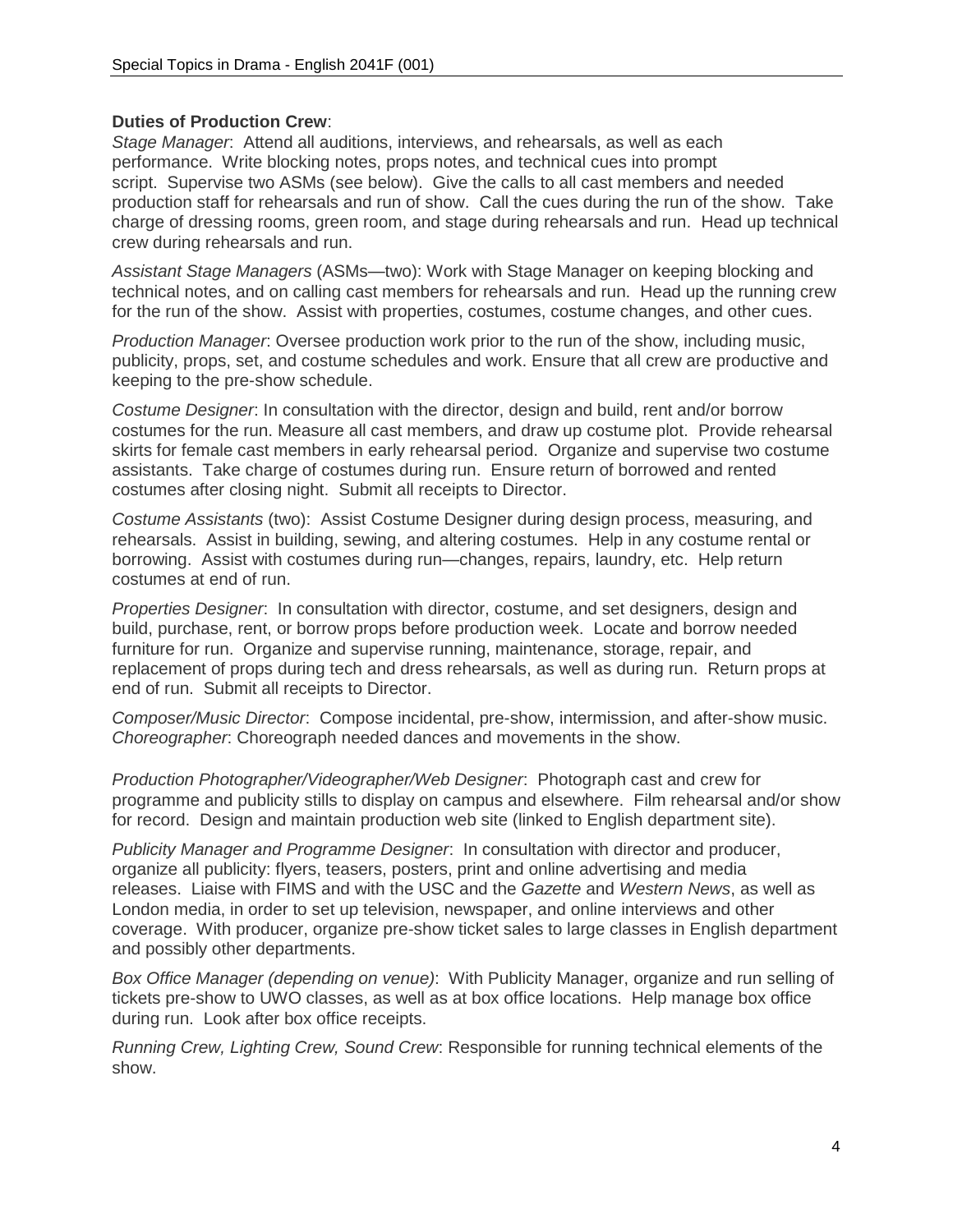Please note that there are no scheduled classes, only rehearsals.

*Q1 HAMLET* Provisional Rehearsal Schedule Fall 2016

All cast members are responsible for knowing which scenes their characters are in and therefore which scenes they are called to. Rehearsals are normally three hours long. Check times below carefully, and check email frequently for changes to the schedule.

All rehearsals from Sept. 8 to Nov. 6 are on campus. Rooms TBA. From Nov. 7 to Nov. 12 we will be at the ARTS Project. Thurs. Sept. 8 (7 pm): READ THROUGH SCRIPT. Whole cast called

Sun. Sept. 11 (1 pm): Table Talk. Whole cast called

Tues. Sept. 13 (7 pm): Block Scenes 1, 2, 4, 5 (19 pages)

Thurs. Sept. 15 (7 pm): Block Scenes 3, 6 + Four Elements (13 pages)

Sun. Sept. 18 (1 pm): Block Scene 7 (14 pages)

Tues. Sept. 20 (7 pm): Block Scenes 8, 9, 10, 11 (17 pages)

Thurs. Sept. 22 (7 pm): Block Scenes 12-17 (18 pages)

Sun. Sept. 25 (1 pm): Work Scenes 1, 2, 4, 5 (19 pages)

Tues. Sept. 27 (7 pm): Work Scenes 3, 6 + Four Elements (13 pages)

Thurs. Sept. 29 (7 pm): Work Scene 7 (14 pages)

Sun. Oct. 2 (1 pm): Work Scenes 8, 9, 10, 11 (17 pages)

Tues. Oct. 4 (7 pm): Work Scenes 12-17 (18 pages)

Thurs. Oct. 6 (7 pm): Work needed scenes

Sun. Oct. 9: THANKSGIVING: NO REHEARSAL

Tues. Oct. 11 (7 pm): Work needed scenes

Thurs. Oct. 13 (7 pm): Work needed scenes

Sun. Oct. 16 (1 pm)—Stumble through whole show

Tues. Oct. 18 (7 pm): OFF BOOK DEADLINE. Work needed scenes

Thurs. Oct. 20 (7 pm): Work needed scenes

Sun. Oct. 23 (1 pm): Work needed scenes

Tues. Oct. 25 (7 pm): Work needed scenes

Thurs. Oct. 27 (7 pm): Work needed scenes

Sun. Oct. 30 (1 pm): Run whole show with music! NB: at 8 pm we are tentatively scheduled to be part of the 2016 WordsFest. More information to follow on this event!

Tues. Nov. 1 (7 pm): Work needed scenes

Thurs. Nov. 3 (7 pm): Work needed scenes

Sun. Nov. 6 (1 pm): Work needed scenes

MONDAY Nov. 7: Load in at ARTS Project. Tech rehearsal at 6:30 pm

TUESDAY Nov. 8 (6:30 pm): Final Dress Rehearsal at ARTS Project.

Wed. Nov. 9 (6:30 pm): OPENING NIGHT

Thurs. Nov. 10 (6:30 pm): SECOND NIGHT

Fri. Nov. 11 (6:30 pm): THIRD NIGHT

Sat. Nov. 12 (6:30 pm): CLOSING NIGHT